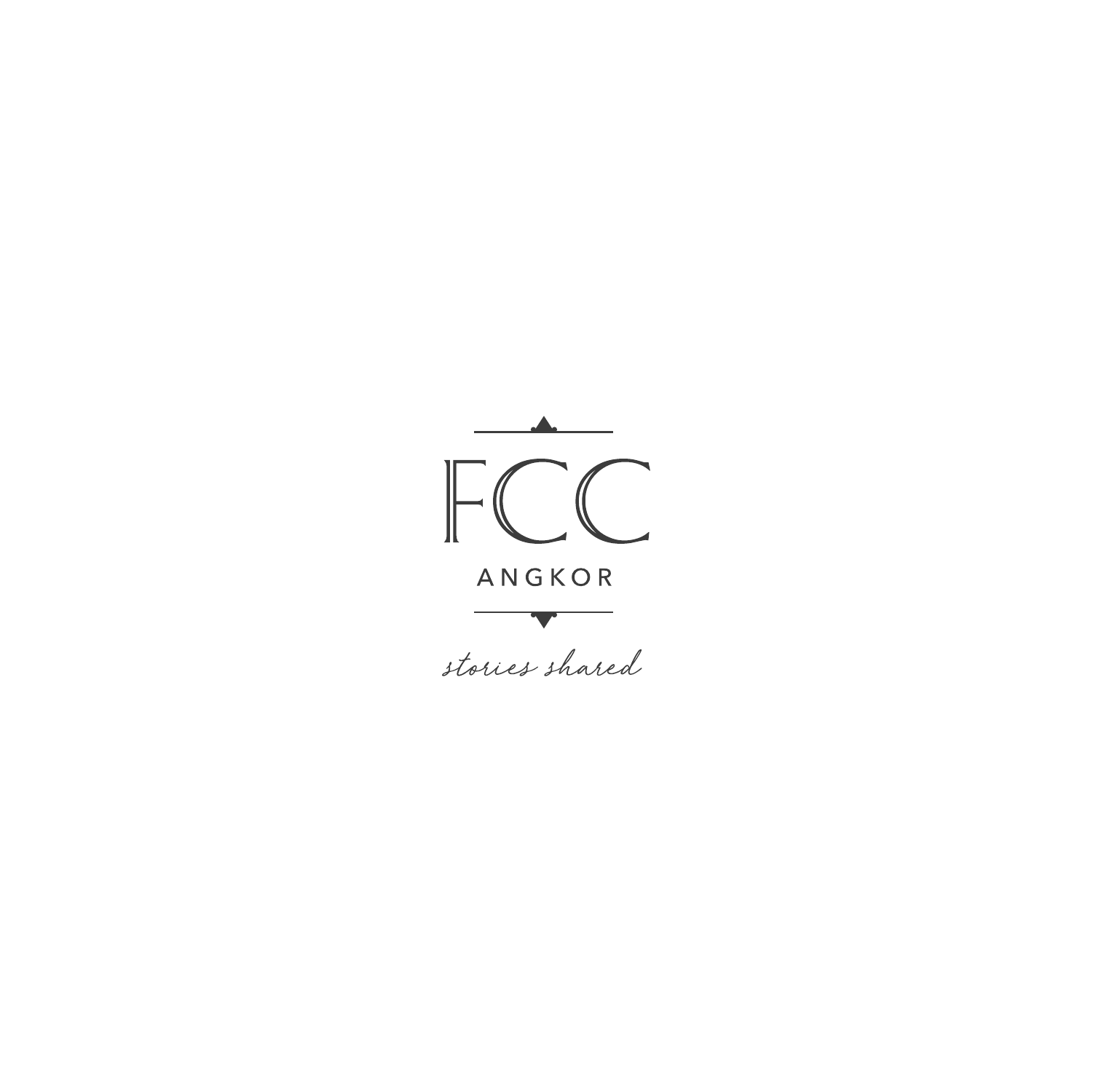

# VEGAN SET MENU

#### 

### Starter

Tomato Organic Salad Crispy garlic, tofu, green pepper and red radish Wine pairing: Purato, Pinot Grigio, IGT de Sicilia, Italy

### Main Course

Roasted Cauliflower

Preserved lemon and braised chickpeas Wine pairing: Chateau le Grand Verdus, Merlot Cabernet Sauvignon, Bordeaux, France

### Dessert

#### Jak Ktis

Banana with sago in coconut cream Wine pairing: Codorniu Cava Clasico, Brut, Spain

Vegan Set Menu 3 course: USD 14.00 per person with Vegan Wine Pairings: USD 25.00 per person

#### 

All prices on the menu are exclusive of 7% service charge and 10% VAT.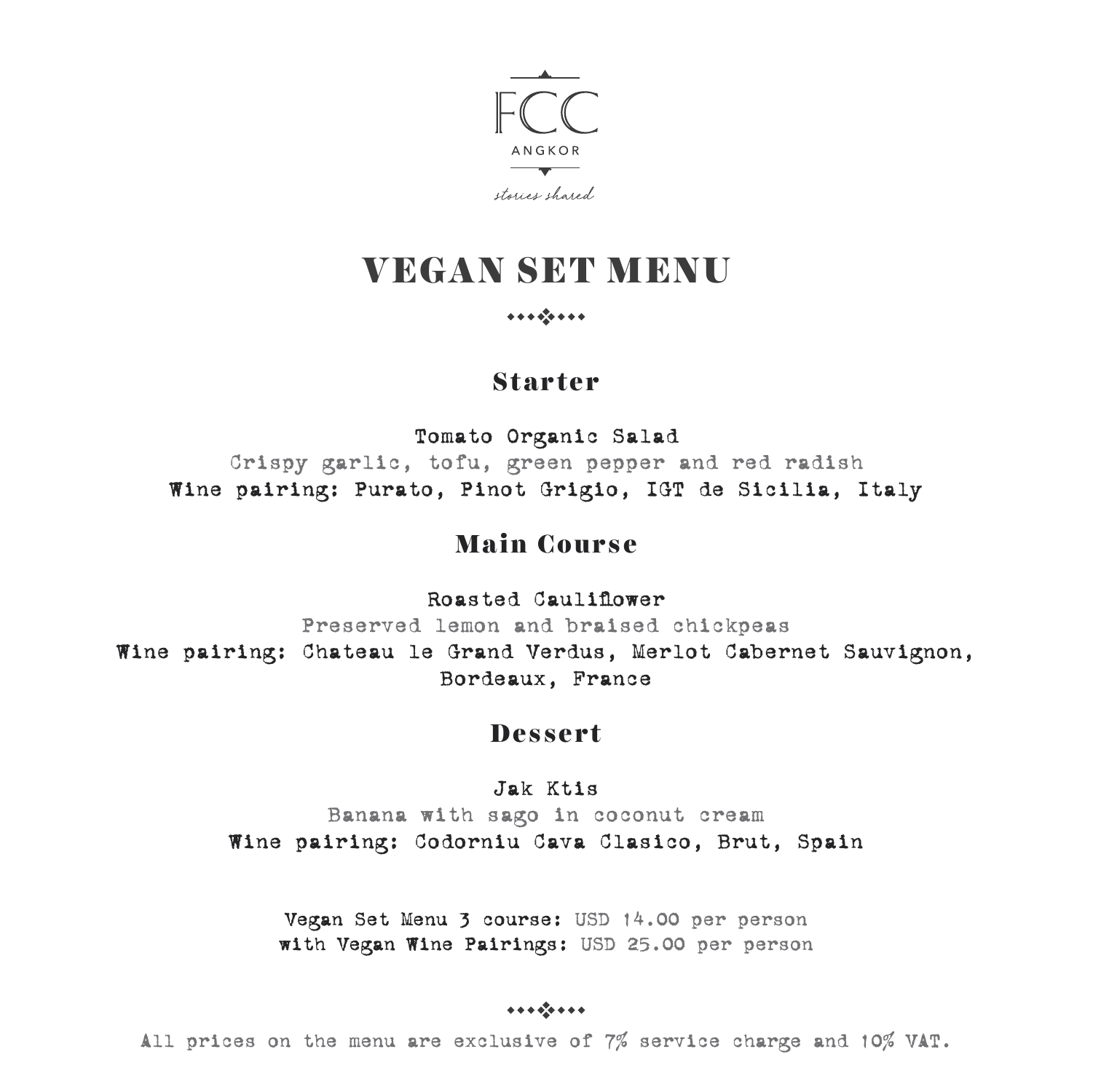

# KHMER SET MENU

#### 

### Starter

Miang

Betel leaf with shredded chicken, peanuts, pomelo, ginger, smoked fish dressing

Wine Pairing: Bouchard Père et Fils "La Vignée", Chardonnay, France

### Main Course

Fish amok

Cambodian fish curry in banana leaf with jasmine rice Wine Pairing: Banfi "Col Di Sasso" Cabernet Sauvignon, Italy

### Dessert

Jak ktis

Banana with sago in coconut cream Wine Pairing: Cuvée Jean Louis Brut, Blanc de Blanc, France

> Khmer Set menu 3 course: USD 20.00 per person with wine pairing: USD 35.00 per person

#### 

All prices on the menu are exclusive of 7% service charge and 10% VAT.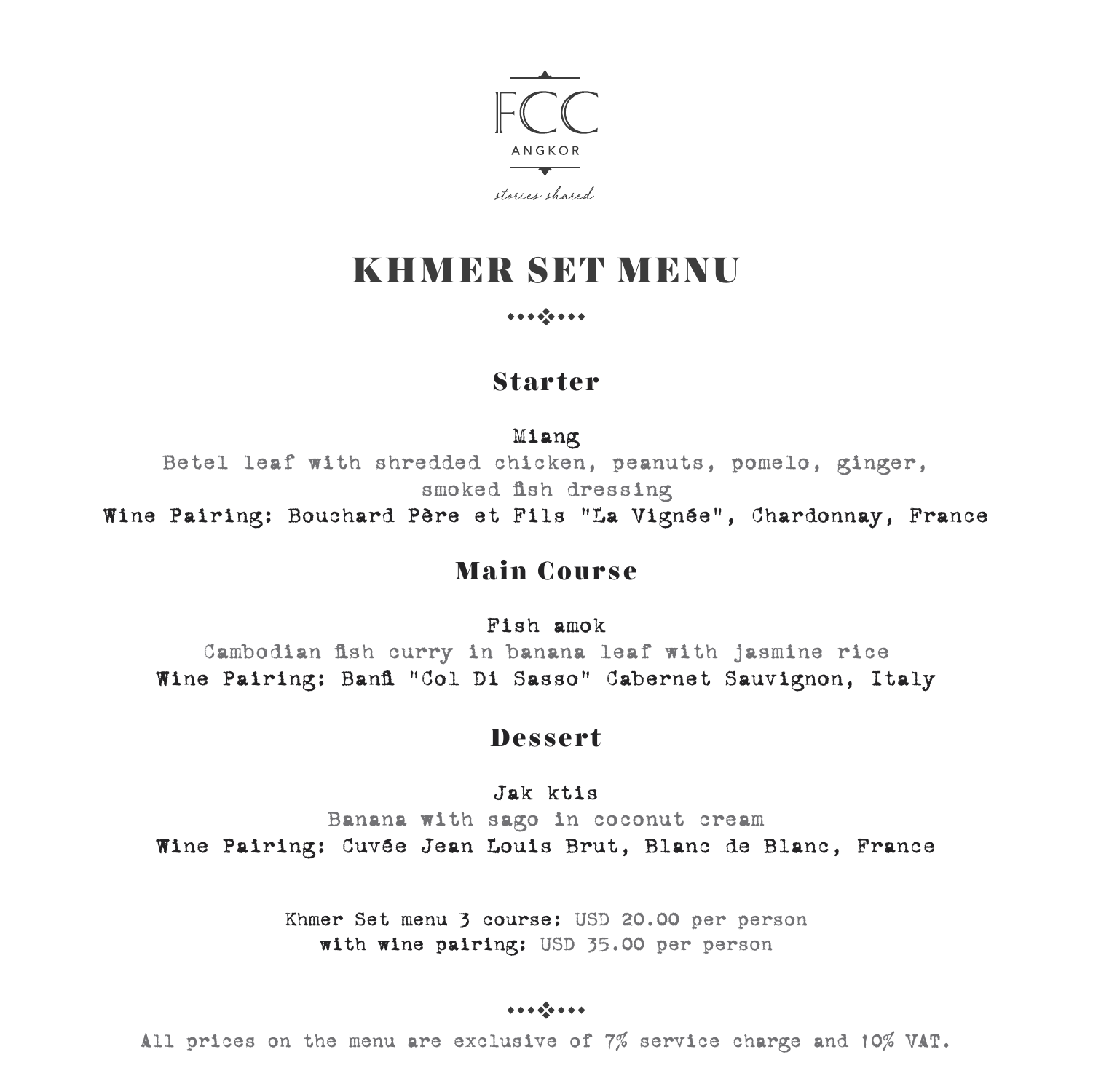

# WESTERN SET MENU

#### 

### Starter

Rocket and beetroot salad With goat cheese and balsamic beetroot reduction Wine pairing: TWP "Purato", Pinot Grigio, Italy

### Main Course

Red snapper

Grilled red snapper fillet on the bed of ratatouille Wine Pairing: Gérard Bertrand "Gris Blanc", Rose, France

### Dessert

Coconut panna cotta

Orange, sesame seed biscuit, seasonal fruit Wine Pairing: Cuvée Jean Louis Brut, Blanc de Blanc, France

> Western Set menu 3 course: USD 22.00 per person with wine pairing: USD 37.00 per person

#### 

All prices on the menu are exclusive of 7% service charge and 10% VAT.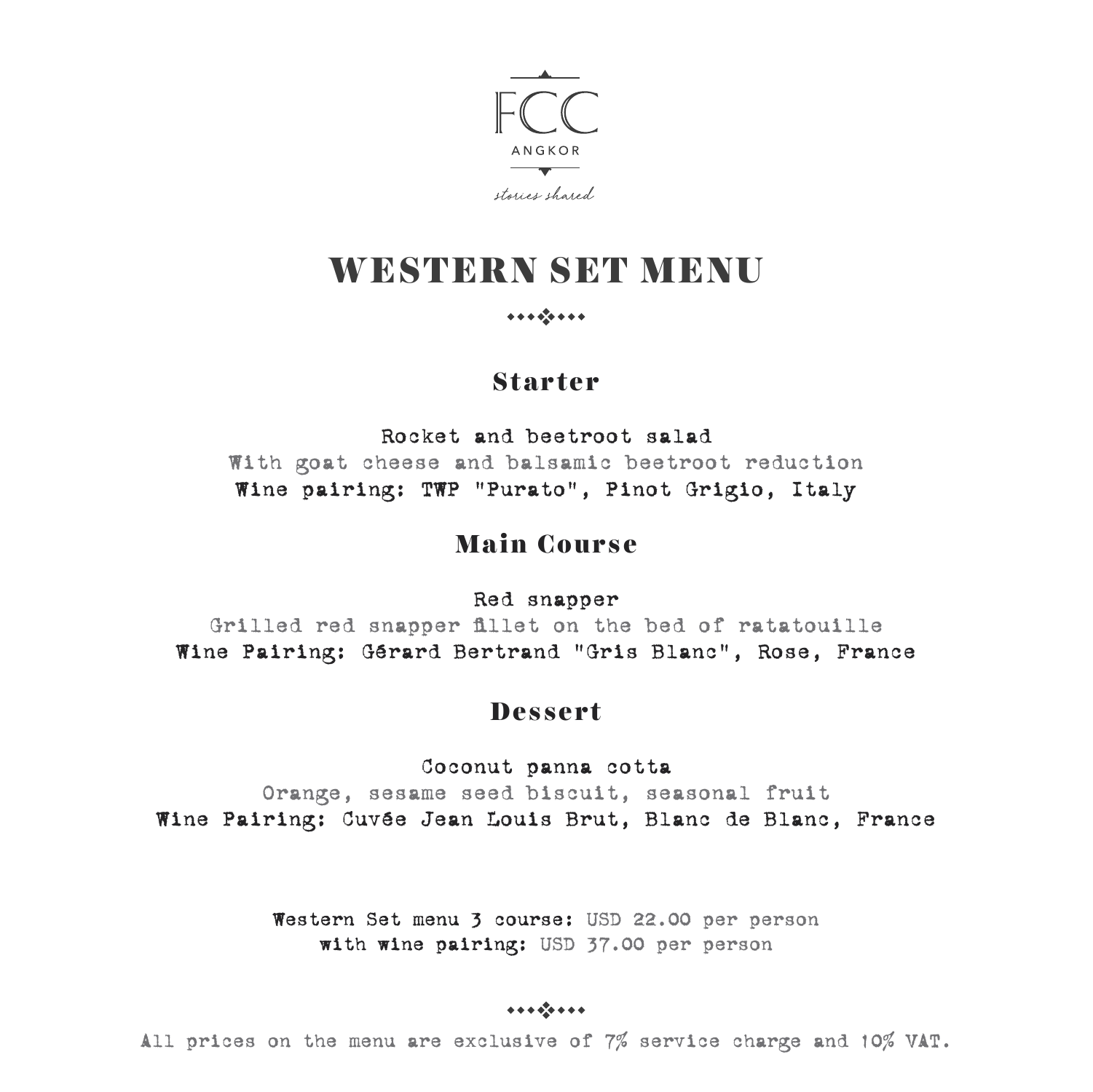

# **APPETIZERS**

#### 

Chhar yor bonlea \$5  $\mathscr O$ Khmer kimchee, chili lime dipping sauce

Grilled chicken & beef skewers \$6 Homemade peanut sauce

FCC salt & pepper calamari \$6.5 Wasabi mayonnaise

#### Miang \$5

Betel leaf with shredded chicken, peanuts, pomelo, ginger, smoked fish dressing

Smoked salmon and tomato bruschetta \$5

Cheese nachos  $$6$   $\triangleright$ Cheddar cheese sauce, jalapeno, tomato salsa

####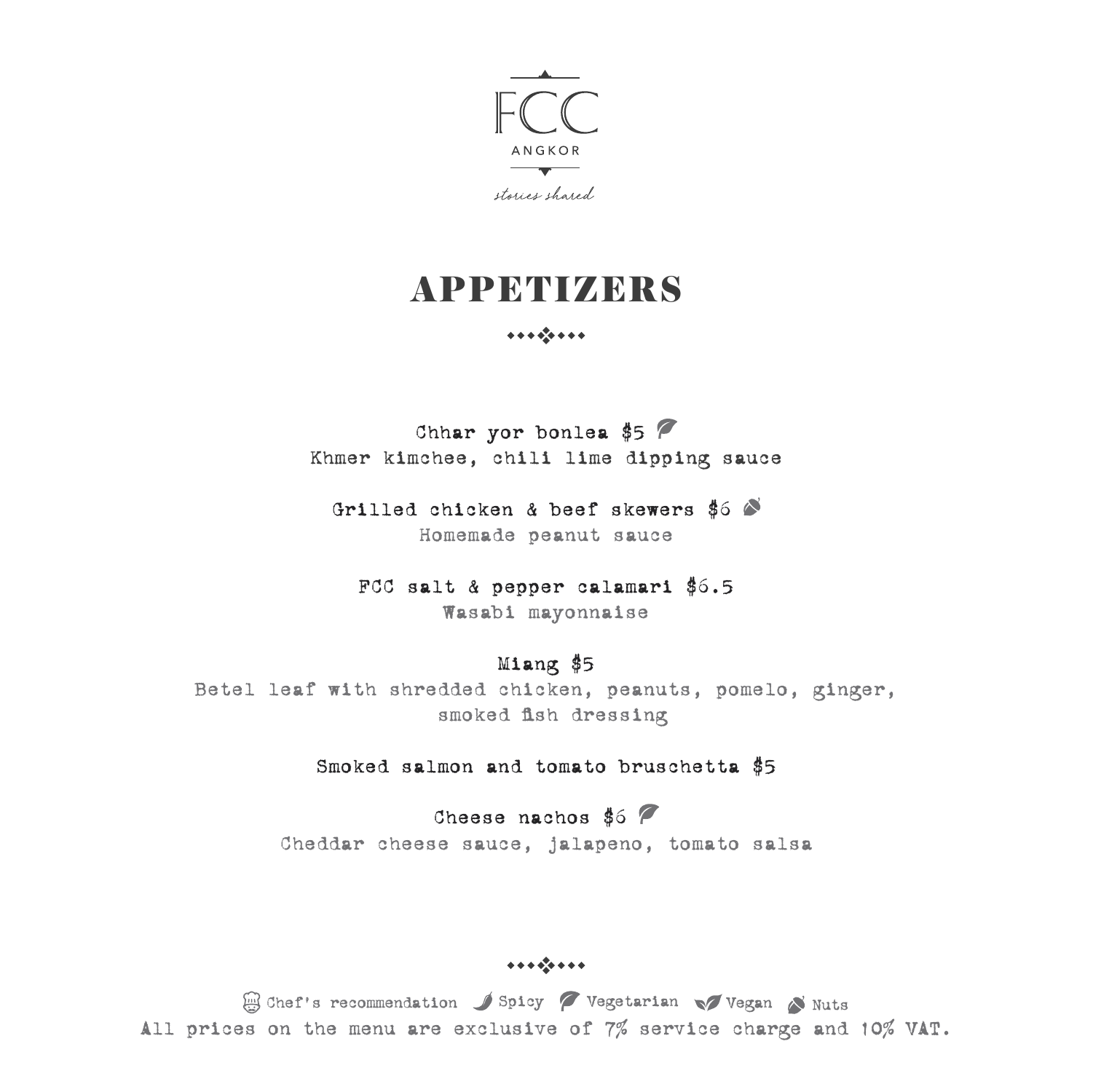

# SALADS

Khmer Plea Sach Kho \$7 Grilled beef salad, local herbs and vegetables, sweet and sour dressing

FCC classic chicken Caesar salad \$8 Chicken breast, croutons, bacon, parmesan cheese with Caesar dressing

Tomato organic salad \$7 Crispy garlic, tofu, green peppers and red radish

Green mango salad \$6.5 Green mango, carrot, bell pepper, shallots, herbs with dried shrimp and homemade fish cake, Khmer dressing

Soft shell crab salad with pomelo \$7.50 Green mango & pomelo with fresh local herbs and vegetables

Salad wrap  $$6$   $\mathscr$ Organic vegetables and greens with dijonnaise dressing Shredded chicken \$1 Baked ham \$1

Rocket and beetroot salad \$6.50 With goat cheese and balsamic beetroot reduction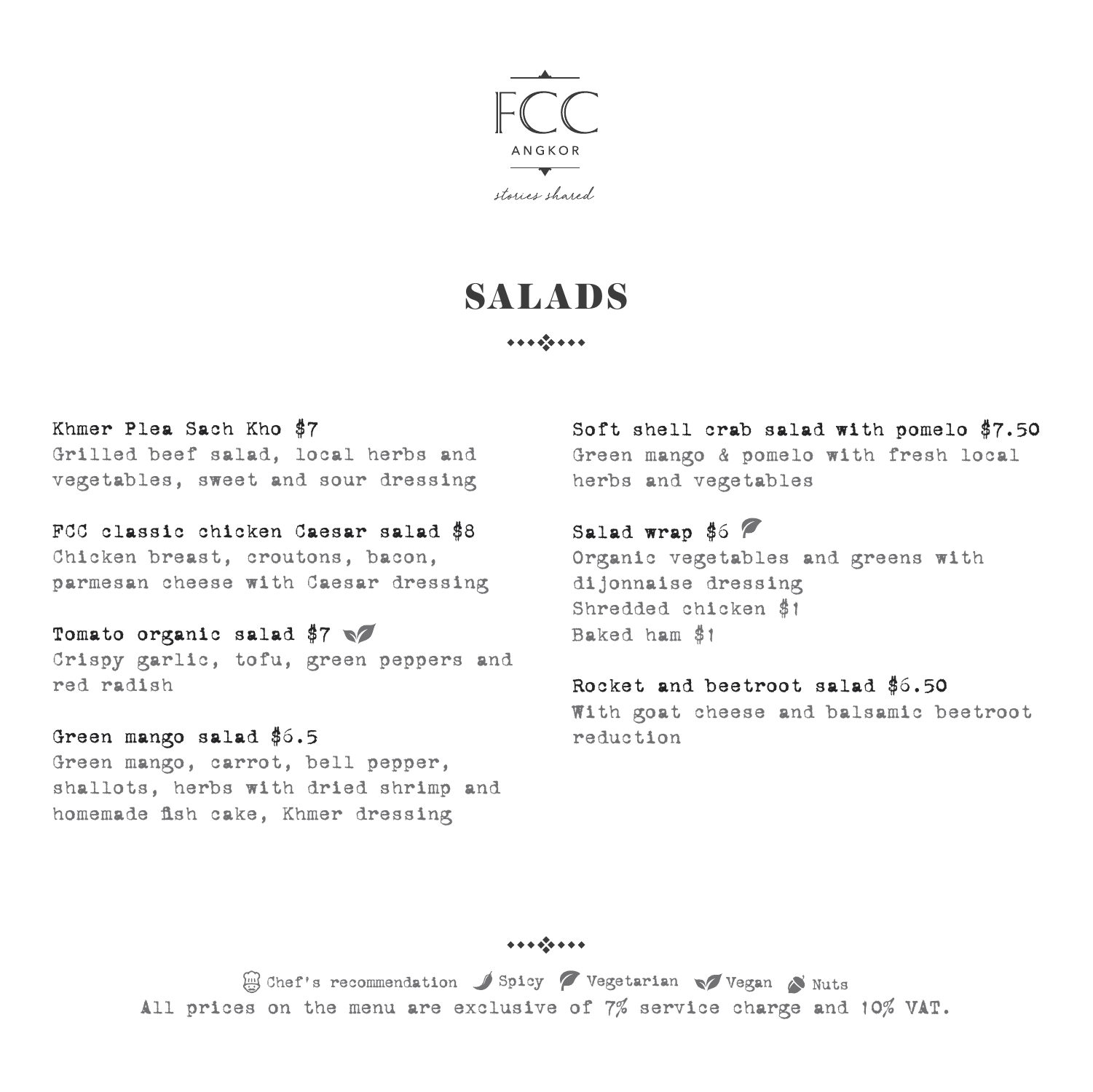

# Cheese and Charcuterie Board \$18.00

Selection of cold cuts, cheese and condiments (good for two persons)

### **SOUP**

Soup of the day \$6.5

# PASTA

#### 

Spaghetti carbonara \$9.5

Bacon, onion, egg, cream and parsley

#### Spaghetti puttanesca \$9.5 ?

Capers, feta cheese, black olives, basil, garlic and olive oil

#### Spaghetti bolognaise \$9.5

####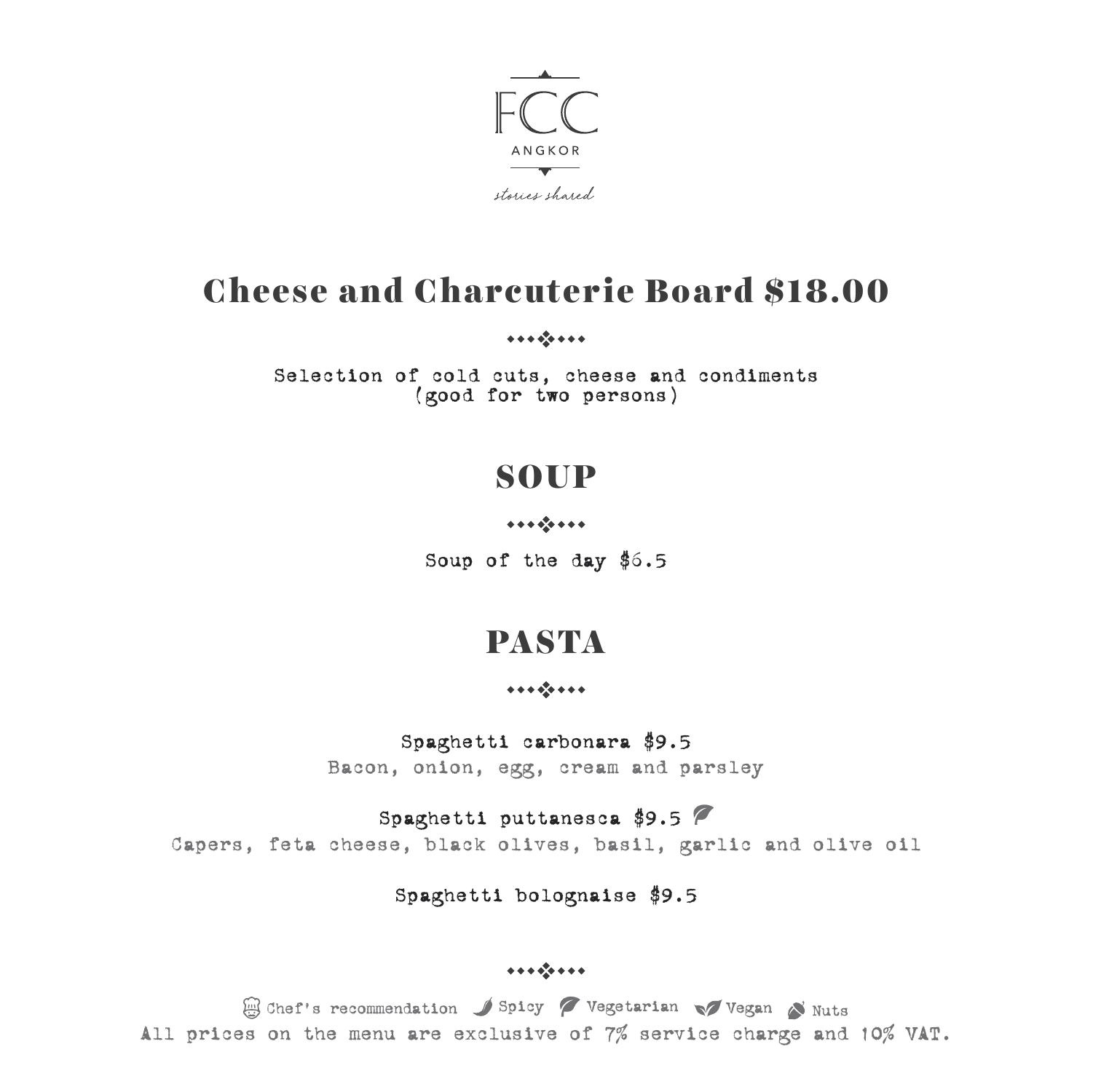

# ASIAN

#### 

#### Steamed sea bass \$12.5

Watercress, Khmer basil and water lily

#### Fish amok \$12.5

Cambodian fish curry in banana leaf (jasmine rice)

#### Crying tiger \$14.5

Grilled beef with red onion tomato salad & chili palm sugar dipping sauce (jasmine rice)

### Red curry with duck \$14  $\angle$   $\circledcirc$

Duck leg with local red curry, pineapple and lychee (jasmine rice)

#### Beef Lok Lak \$13.5

Local dish of beef, Kampot pepper sauce with krosang teab

#### Stir fried chicken mince with lemongrass \$8

Sour leaf and red curry paste "Chhar kroeung moan tamoong" (jasmine rice)

####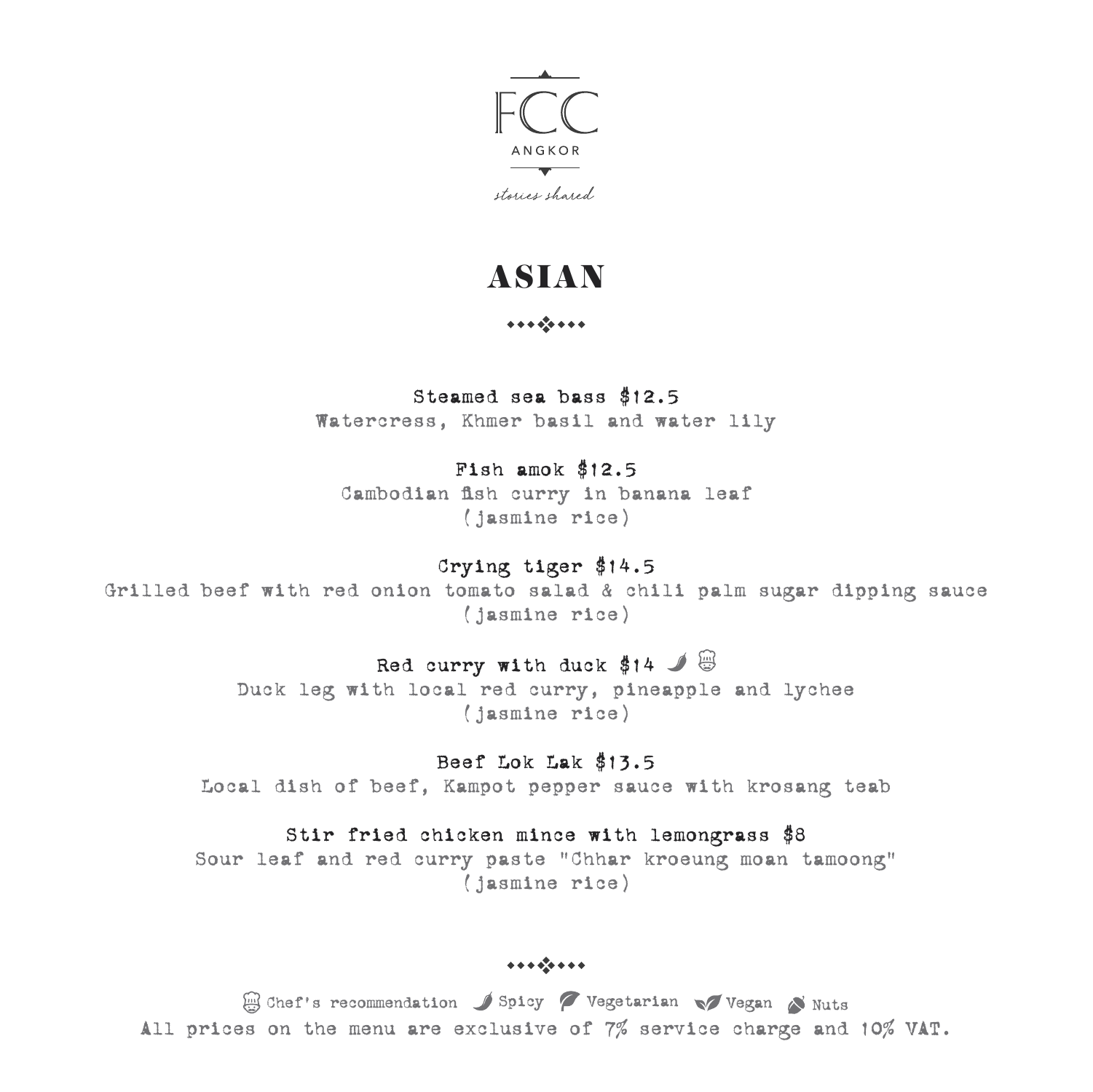

### **WESTERN**

#### 

#### Beef tenderloin \$25

Pea puree, roasted baby potato, vegetables, mushroom, and red wine jus

### Duck breast  $$15$

Mash potato, bok choy, baby carrot, passion fruit sauce

#### Red snapper \$12

Grilled red snapper fillet on the bed of ratatouille

#### FCC fish & chips \$11

Tempura dory fish, French fries & tartar sauce served with salad

#### Grilled sea bass \$12.5

Potato-lemon puree, carrot, beetroot, parsnip, and chai flower

#### Roasted cauliflower  $$7.5$

With preserved lemon and braised chickpeas

####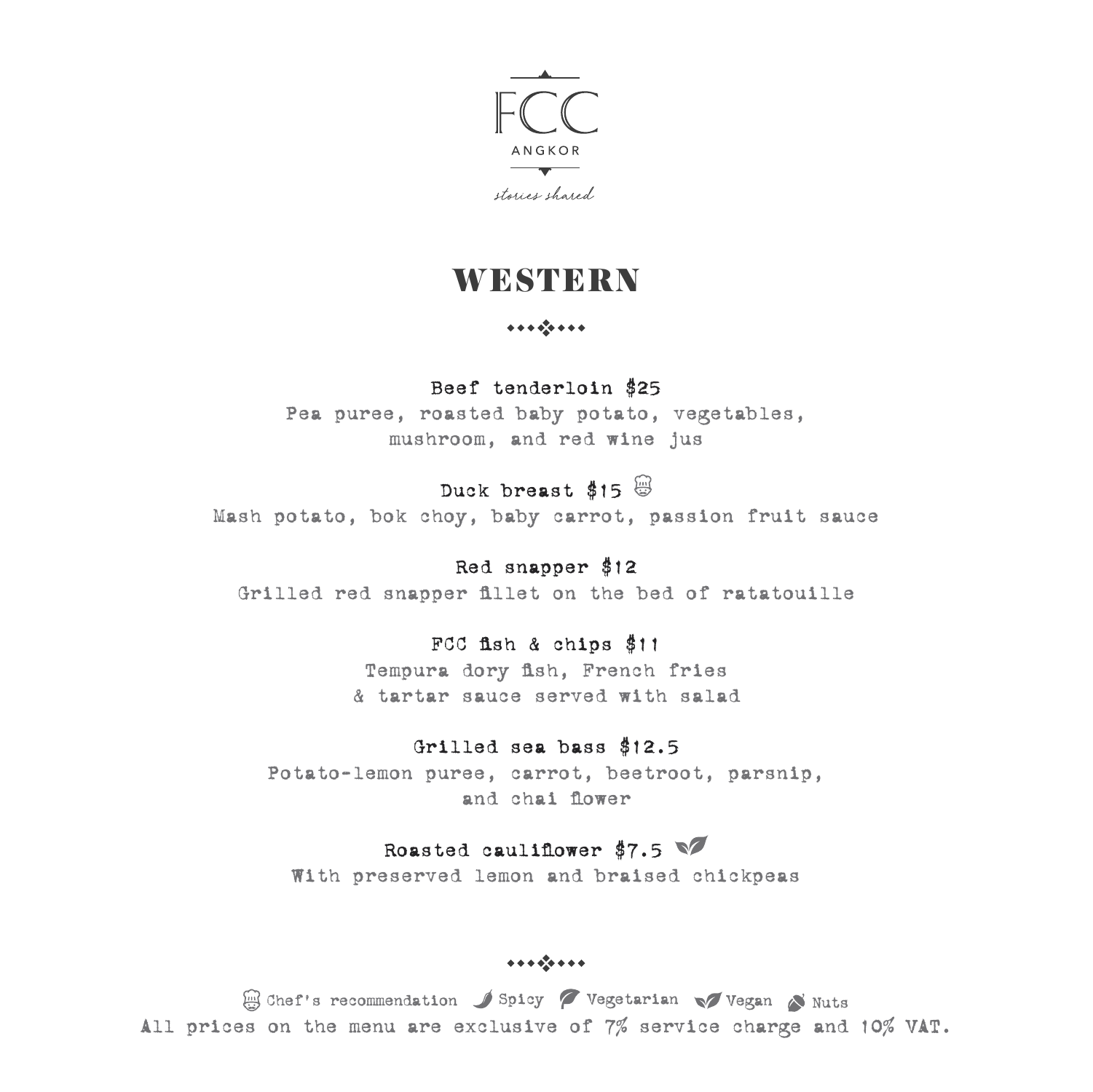

# SANDWICHES & BURGERS

#### 

Beef burger \$12.5

beef patty, bacon, cheese, iceberg lettuce, tomatoes, red onion & FCC sauce served with French fries

#### FCC club sandwich \$10.5

Triple-decker sandwich toasted with smoked chicken, bacon, fries, egg, mixed lettuce, tomatoes, mayonnaise served with salad or French fries

#### Asian chicken burger \$12

Bacon, cheese, iceberg lettuce, tomatoes, shallot, BBQ sauce served with French fries

#### Roast beef sandwich \$10.5

Roast Beef with avocado, grilled mushrooms, fried egg, spiced aioli served with French fries

#### Veggie burger \$9

Sweet potato, black bean patty, lettuce, red onion, ricotta cheese and FCC sauce served with French fries

####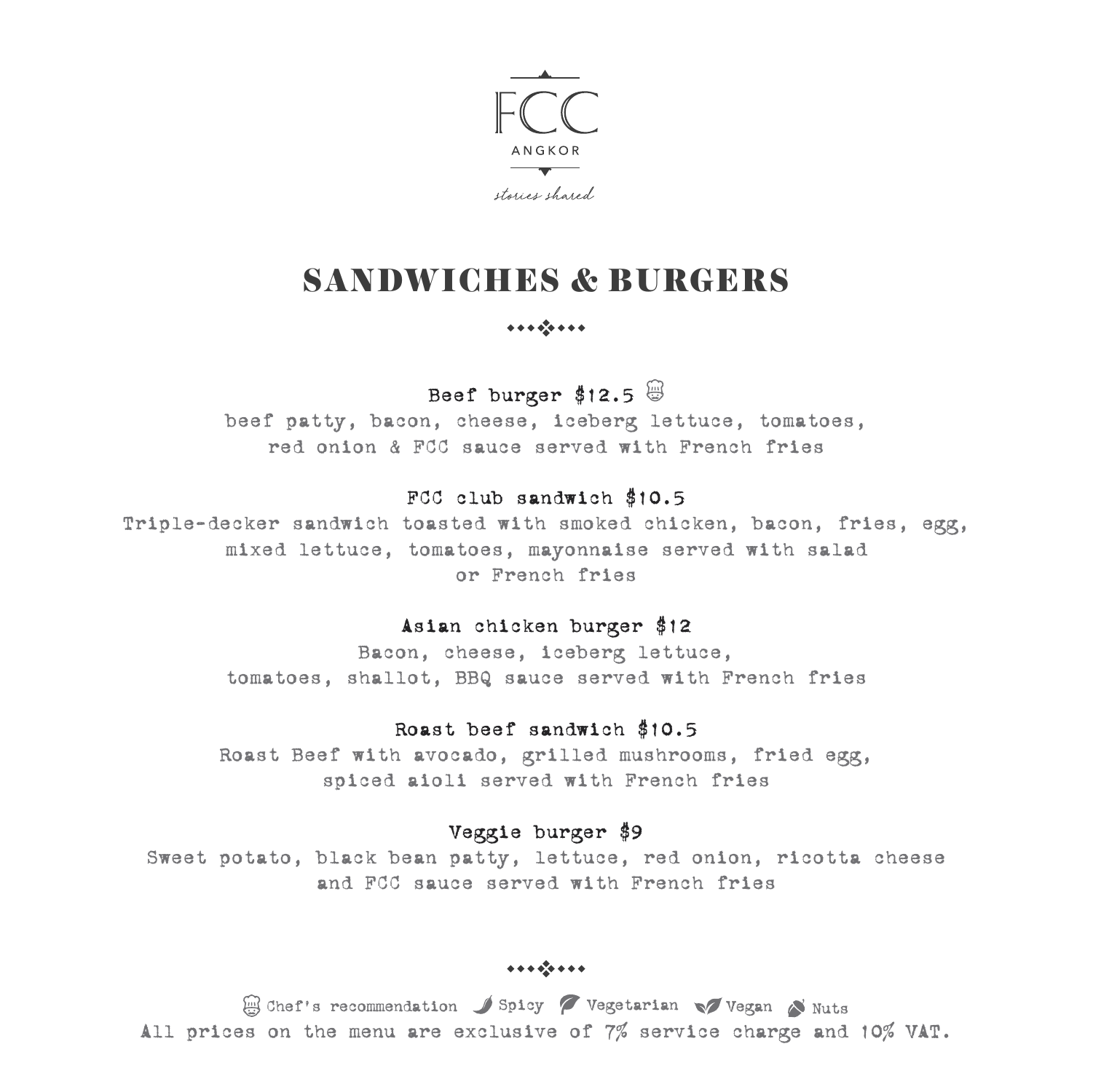

# PIZZA

#### 

#### Frutti Di Mare \$10

Chili prawn and squid, tomato coulis, oregano, mozzarella cheese and parsley

### Margarita \$7 P

Tomato sauce, mozzarella cheese and fresh basil

#### FCC Meat lover \$12.5

Tomato sauce, pepperoni, ham, sausage, ground beef, bacon, bell pepper, mozzarella cheese and mushroom

#### Vegetarian \$7

Tomato sauce, eggplant, zucchini, bell pepper, oregano, pesto and mozzarella cheese

### Quattro Formaggi \$12.5

Tomato sauce, mozzarella cheese, blue cheese, gouda cheese and parmesan cheese

#### Parma Ham  $$10$

Parma Ham with rocket, tomato sauce and parmesan cheese

####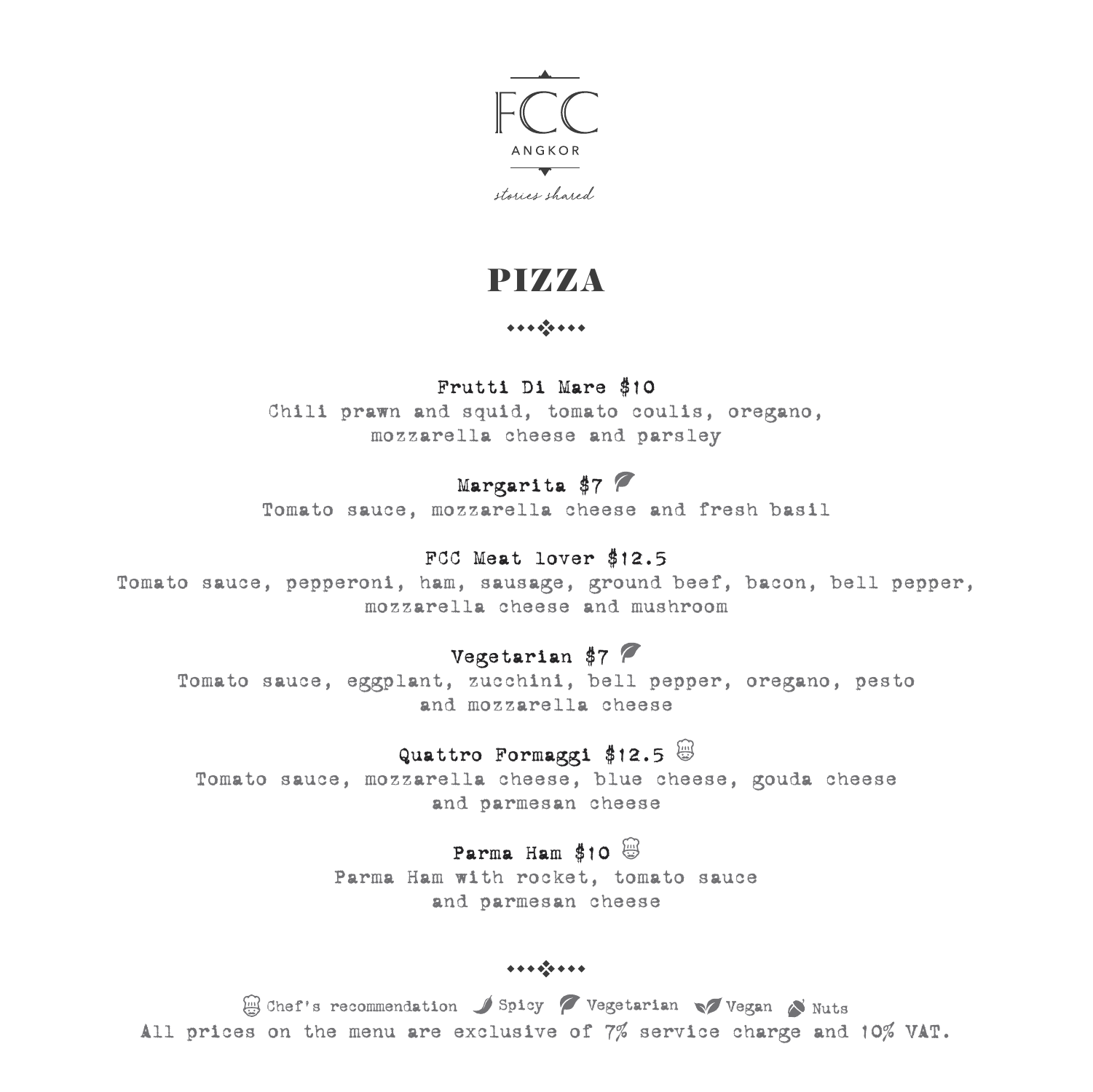

### DESSERTS

#### 

Mango sticky rice \$5.5 Yellow mango and coconut cream

Coconut panna cotta \$6 Orange, sesame seed biscuit, seasonal fruit

> $Jak$  ktis \$4 Banana with sago in coconut cream

Seasonal fruit salad \$5

# ICE CREAM & SORBET

\$1.9 a scoop

Ice cream: Coconut, Chocolate, Vanilla Sobert: Mango, Passionfruit

####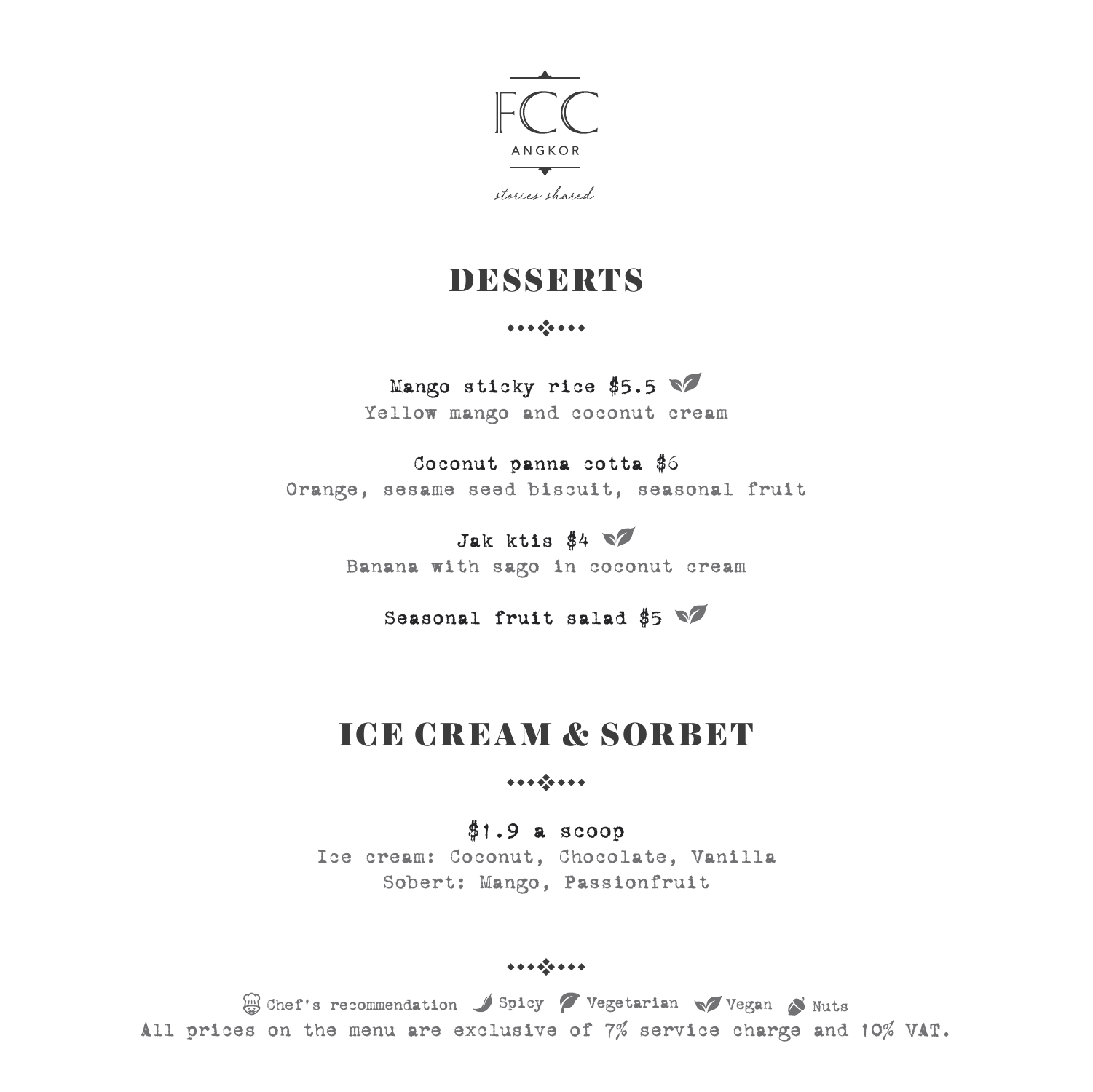



#### 

រៃឆយ៉បន្លែ  $\sharp$ 5  $\mathscr P$ ជាមួយជក់ និងទឹកតីផ្អម

សាច់មាន់ និងសាច់គោចង្កាក់ \$6 ជាមួយទឹកជលក់សណ្តកដី

> មឹកបំពងអំបិលមច \$6.5 ជាមួយវ៉សាប៊ិ ម៉យ៉ូណស

មាំង \$5 ស្លឹកជីភ្លូ ជាមួយសាច់មាន់ សណ្តកដី កូចថ្លុង ខ្ញី និងតីឆ្អើ

# តីសាម៉ុន និងប៉ងប៉ះដាក់លើនំបុ័ង \$5

ឈីស ណាឆ្អស $\frac{2}{3}$ 6  $\mathscr{C}$ ទឹកជក់លក់ឈីស ម្ទសជក់ជប៉ុន តូម៉តូសាលសា សចលើបន្ទះសៀគ្វីពោត

 $\mathbb{\mathbb{Z}}$  ជម្រើសរបស់មេចុងភៅ  $\bigwedge^{\bullet}$  គ្រាប់ធញ្ញជាតិ  $\bigwedge^{\bullet}$  ម្ហូបបួស  $\bigvee^{\bullet}$  វិហ្គាន់  $\bigcup^{\bullet}$  ហឺរ

តម្លៃទាំងអស់នៅលើមុខម្ហូបគឺមិនបូកចញ្ចូលថ្លៃសេវាកម្ម ៧% និងអាករ ១០% ។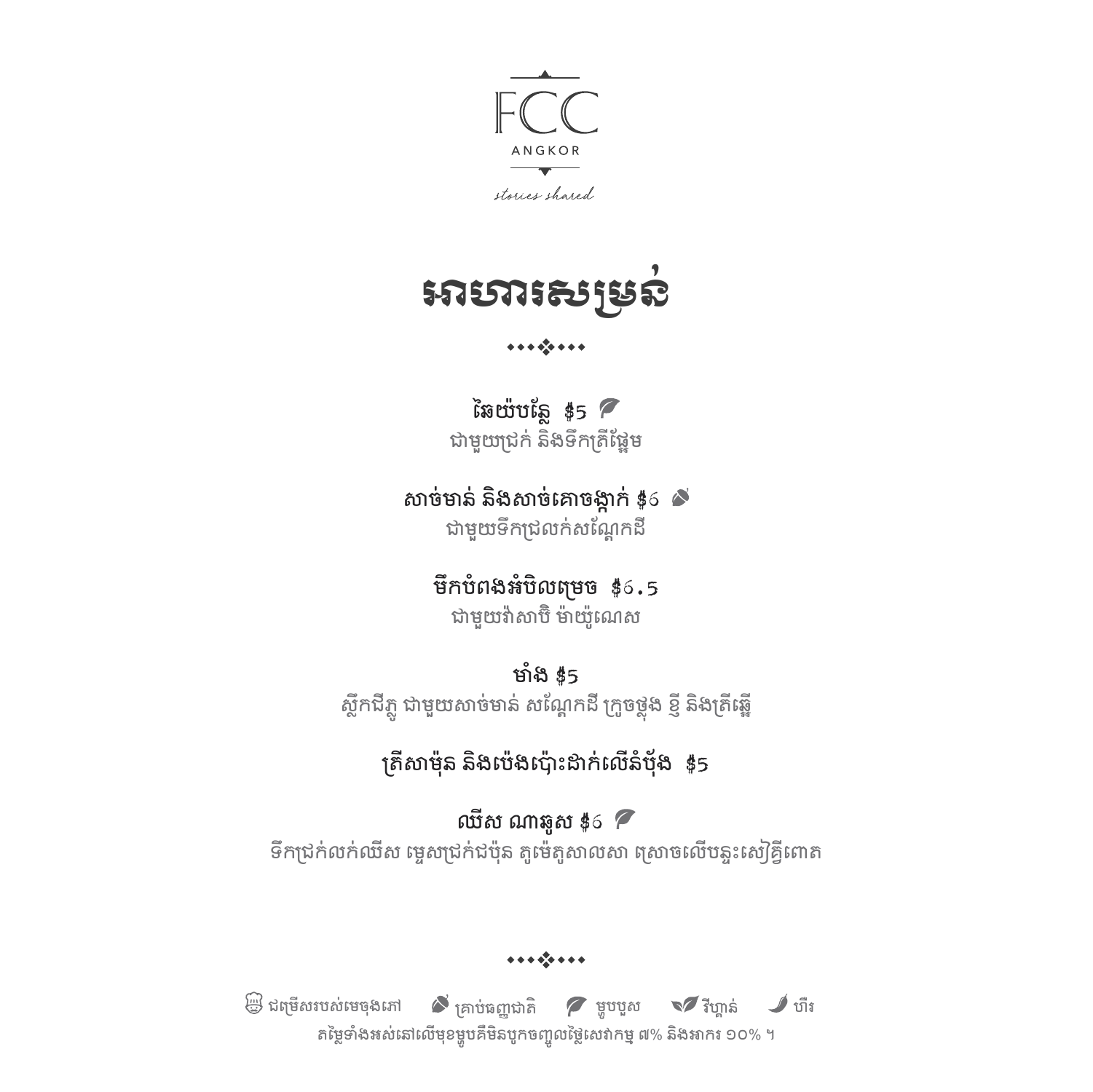



ភ្លសាច់គោ \$7 សាច់គោ ជីគប់មុខ និងបន្លជាមួយទឹកជលក់ជូរអម

អហ្វស៊ីស៊ី ស៊ីហសាសាឡាដ \$8 សាច់មាន់ នំបងងាសយ ប៊ែកខន់ ឈីស ទឹកជ្រលក់ស៊ីហ្សា

អរហ្គនិក សាឡាដ \$7 ខ្ទឹមបំពង តៅហ៊ូ ម្ទសផ្លកខៀវ និងជីគប់មុខ

ញាំស្វយខ្ចី \$6.5 ស្វយខ្ចី ការ៉ុត ម្ទសផ្លកខៀវ-កហម ខ្ទឹមកហម បង្គរកៀម បហិតតី និងជីគប់មុខ ជាមួយទឹកតីបុក ក្ដមសក កូចថ្លុង សាឡាដ \$7.50 ស្វយខ្ចី កូចថ្លុង ជីគប់មុខ និងបន្ល ជាមួយទឹកតីបុក

 $\frac{2}{3}$  សាឡាដ  $\frac{4}{3}$ 6  $\frac{2}{3}$ បន្លសរីរាង្គ ជាមួយម៉ាស្តត និងម៉យ៉ូណស សាច់មាន់ \$1 ហម \$1

# អារូគូឡា និងមើមយ៉ន សាឡាដ \$6.50

ឈីសពព និងមើមយ៉នរម្ងស់ជាមួយទឹកខ្មះអ៊ឺរ៉ុប

តម្លៃទាំងអស់នៅលើមុខម្ហូបគឺមិនបូកចញ្ចូលថ្លៃសេវាកម្ម ៧% និងអាករ ១០% ។  $\mathbb{\mathbb{Z}}$  ជម្រើសរបស់មេចុងភៅ  $\bigwedge$  គ្រាប់ធញ្ញជាតិ  $\bigcap$  ម្ហូបបួស  $\bigvee$  វីហ្គាន់  $\bigcup$  ហឺរ

 $\mathbf{a}^{\dagger} \mathbf{a}^{\dagger} \mathbf{a}^{\dagger} \mathbf{a}^{\dagger} \mathbf{a}^{\dagger} \mathbf{a}^{\dagger} \mathbf{a}^{\dagger} \mathbf{a}^{\dagger} \mathbf{a}^{\dagger} \mathbf{a}^{\dagger} \mathbf{a}^{\dagger} \mathbf{a}^{\dagger} \mathbf{a}^{\dagger} \mathbf{a}^{\dagger} \mathbf{a}^{\dagger} \mathbf{a}^{\dagger} \mathbf{a}^{\dagger} \mathbf{a}^{\dagger} \mathbf{a}^{\dagger} \mathbf{a}^{\dagger}$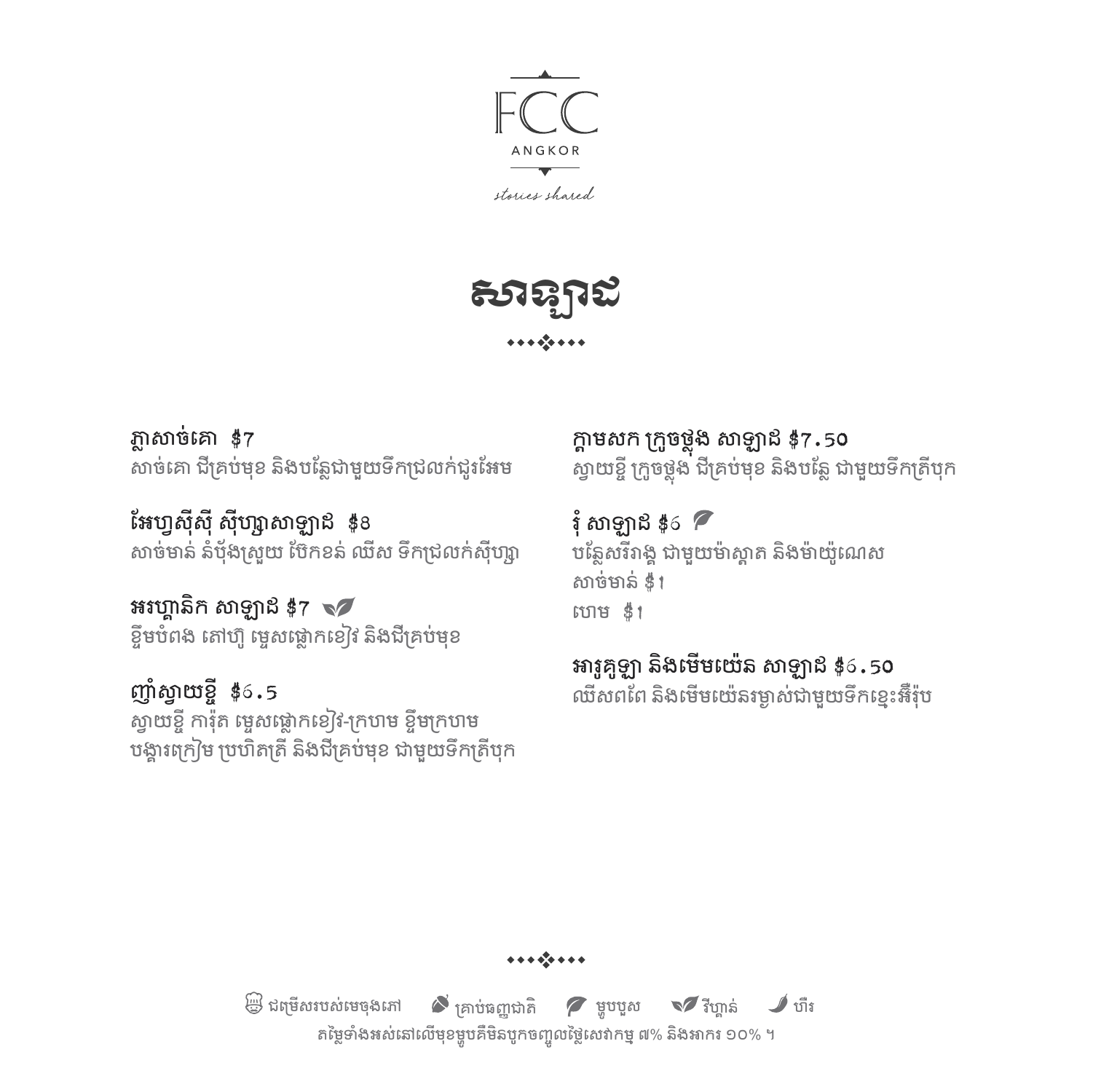

stories shared



ស៊ុបបចាំថ្ងៃ \$6.5



សប៉កាទី កាបូណារា \$9.5 ប៊កខន់ ខ្ទឹមបារាំង ស៊ុត គីម និងជីវ៉ន់ស៊ុយអុឺរ៉ុប

ស្ឈ៉ាកាទី ពុតាណេស្កា  $$9.5$   $\times$ ខបភើ ឈីសហ្វតា ផ្លអូលីវ ជីនាងវង ខ្ទឹមស និងបងអូលីវ

សប៉កាទី បូឡូញ៉ស \$9.5

តម្លៃទាំងអស់នៅលើមុខម្ហូបគឺមិនបូកចញ្ចូលថ្លៃសេវាកម្ម ៧% និងអាករ ១០% ។  $\mathbb{\mathfrak{B}}$  ជម្រើសរបស់មេចុងភៅ  $\bullet$  គ្រាប់ធញ្ញជាតិ  $\bullet$  ម្ហូបបួស  $\bullet$  វីហ្គាន់  $\bullet$  ហឺរ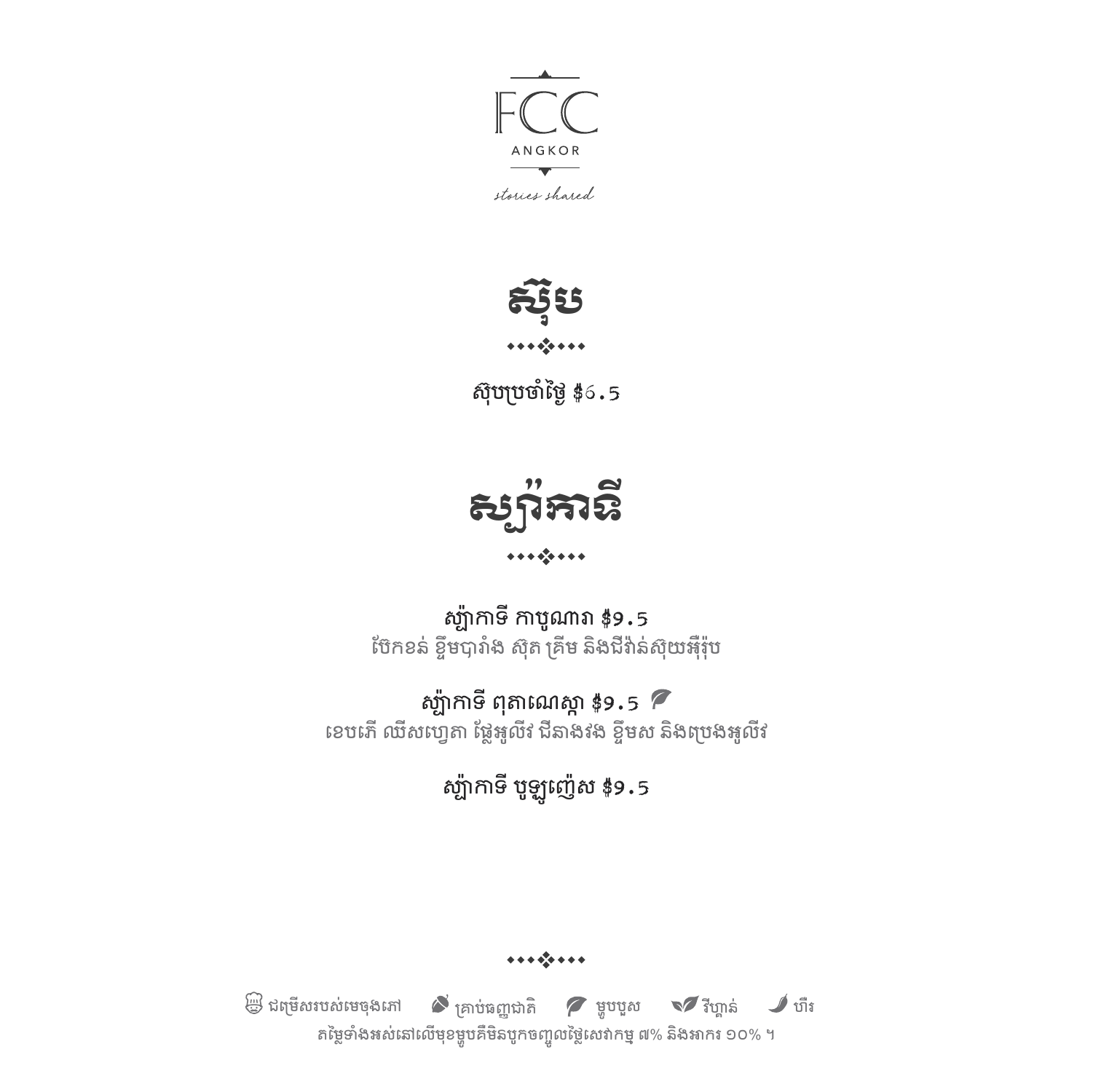

stories shared



តីស៊ីបាស់ចំហុយ (តីស្ពុង) \$12.5 ពលិត ជាមួយទឹកជីនាងវង

អាម៉ុកតី \$12.5 ការីតីនៅក្នុងស្លឹកចក (បាយអង្ករផ្កម្លិះ)

កយីង ថៃហ្គើ \$14.5 សាច់គោបឡាក់ជាមួយស្ករត្នត ទឹកស៊ីអុីវ មចស អាំង (បាយអង្ករផ្កម្លិះ)

ការីក្រហមសាច់ទា  $$14$   $\rightarrow$   $\overset{\text{\tiny{(3)}}}{\rightarrow}$ ភ្លទាជាមួយការីកហម ម្នស់ គូលន តប់ និងប៉ងប៉ះ (បាយអង្ករផ្កម្លិះ)

ឡុកឡាក់ សាច់គោ \$13.5 សាច់គោ ទឹកមចកំពត ជាមួយកសាំងទាប (បាយអង្ករផ្កម្លិះ)

សាច់មាន់កិន ឆាគល់ស្លឹកពុំគ \$8 សាច់មាន់កិនឆាជាមួយស្លឹកតាមូង ការីកហម (បាយអង្ករផ្កម្លិះ)

តម្លៃទាំងអស់នៅលើមុខម្ហូបគឺមិនបូកចញ្ចូលថ្លៃសេវាកម្ម ៧% និងអាករ ១០% ។  $\mathbb{\mathbb{Z}}$  ជម្រើសរបស់មេចុងភៅ  $\bigwedge^{\bullet}$  គ្រាប់ធញ្ញជាតិ  $\bigwedge^{\bullet}$  ម្ហូបបួស  $\bigvee^{\bullet}$  វិហ្គាន់  $\bigcup^{\bullet}$  ហឺរ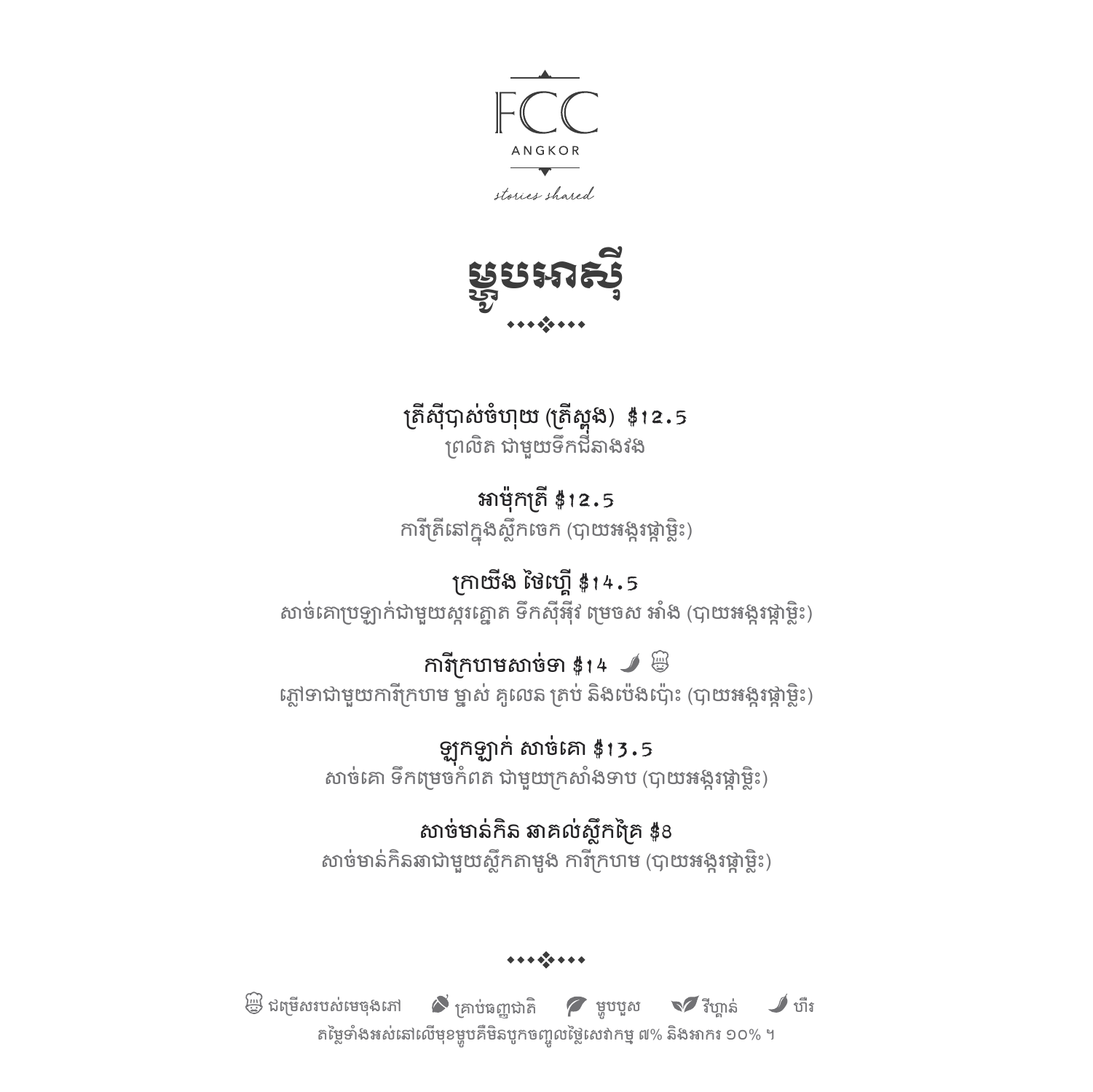

ម លូ បអឺរុ ៊ ប ៉  $.........$ 

សាច់គោចម្លក ស្តក \$25 សណ្តែកកិន ដំឡូងបារាំង បន្លែ ផ្សិត និងទឹកជ្រលក់ស្រាក្រហម

> សាច់ទ្រូងទាអាំង  $\sharp$ 15  $\overset{\oplus}{\oplus}$ ម៉ាសដំឡូងបារាំង ការ៉ុត ទឹកជ្រលក់ផ្លែផាស៊ូឆ

> តីកហមចៀន \$12 តីកហមអាំង ដាក់លើទឹកប៉ងប៉ះ និងបន្ល

តីបំពងមសៅ \$11 តីបំពងមសៅ ដំឡូងបារាំង និងទឹកជលក់តាតា

តីស្ពុងចៀន \$12.5 ដំឡូងបារាំងកិនជាមួយទឹកកូចឆ្មខ្ទឹមស ការ៉ុត មើមយ៉ន ឆៃថាវ និងផ្កកាឆាយ

# ដុតផ្កាខាត់ណាស (បែបអឺរ៉ុប)  $$7.5$

ខសណ្ដែកឈិកភីជាមួយសមបកកូចឆ្ម ការ៉ុត ខ្ទឹមបារាំង និងទឹកប៉ងប៉ះ

តម្លៃទាំងអស់នៅលើមុខម្ហូបគឺមិនបូកចញ្ចូលថ្លៃសេវាកម្ម ៧% និងអាករ ១០% ។  $\mathbb{\mathbb{Z}}$  ជម្រើសរបស់មេចុងភៅ  $\bigwedge^{\bullet}$  គ្រាប់ធញ្ញជាតិ  $\bigwedge^{\bullet}$  ម្ហូបបួស  $\bigvee^{\bullet}$  វិហ្គាន់  $\bigcup^{\bullet}$  ហឺរ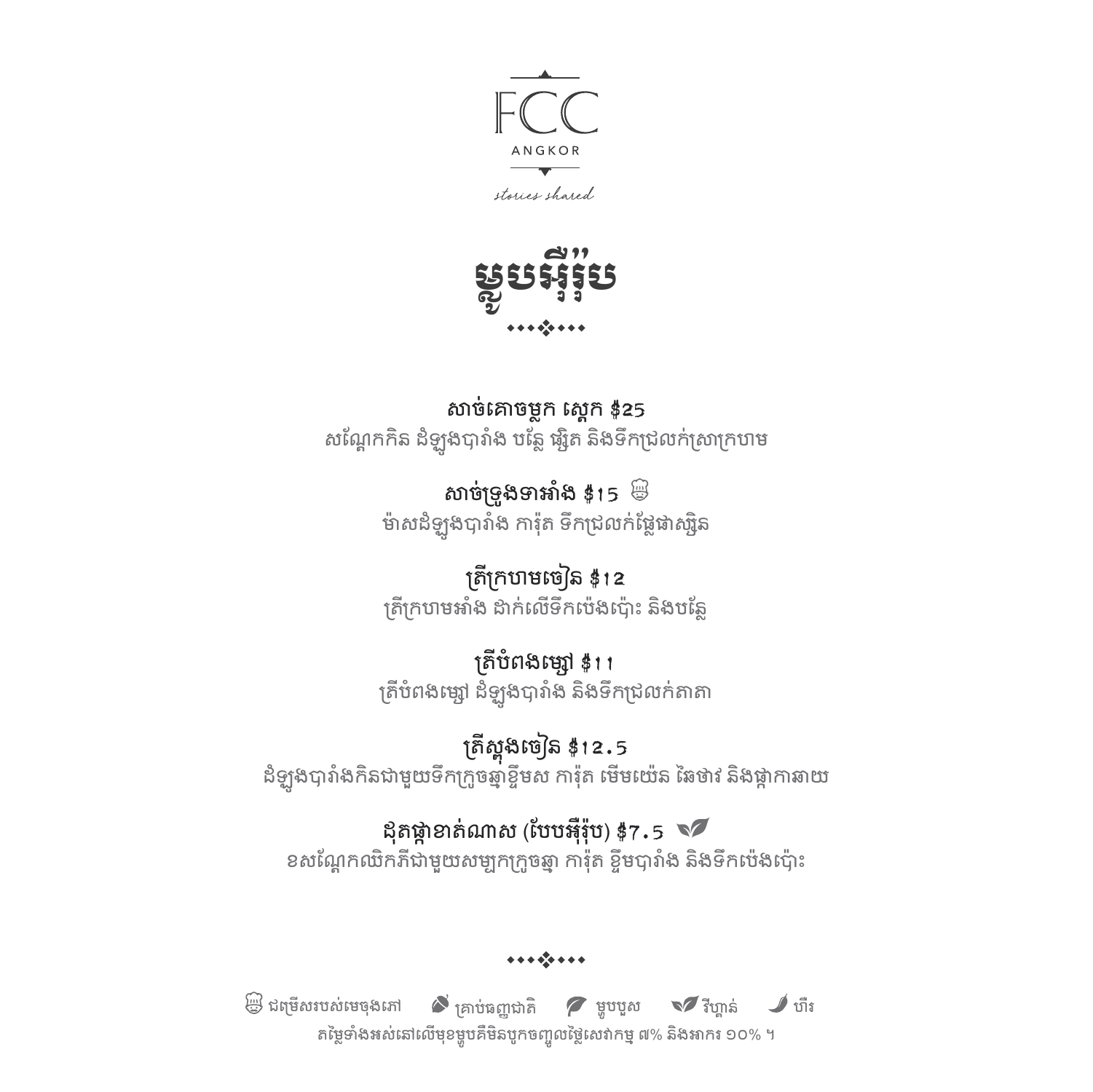

# សាំងវិច និងប៊ឺហ្គឺ រ

### អហ្វស៊ីស៊ី សាំងវិច \$10.5

នំបុ័ងជ្រុង សាច់មាន់ ប៊ែកខន់ ស៊ុត សាឡាត់ ប៉េងប៉ោះ ទឹកម៉ាយ៉ូណេស ជាមួយដំឡូងបារាំងបំពង

### សាំងវិច សាច់គោ \$10.5

សាច់គោ ផ្លប៊ឺ ផសិត ស៊ុតចៀន ទឹកជលក់អាយអូលី ជាមួយដំឡូងបារាំងបំពង

### $\bar{\mathfrak{V}}$ ហ្មឺរ សាច់គោ \$12.5  $\, \mathbb{\overline{S}}$

សាច់គោ ប៊ែកខន់ ឈីស សាឡាត់ ទឹកប៉េងប៉ោះ ខ្ចឹមបារាំង ទឹកជ្រលក់ ជាមួយដំឡូងបារាំងបំពង

### ប៊ឺហ្គឺរ សាច់មាន់ \$12

សាច់មាន់ ប៊ែកខន់ សាឡាត់ ខ្ចឹមបារាំង ទឹកជ្រលក់បាប៊ីឃ្យ ជាមួយដំឡូងបារាំងបំពង

### វីហ្គី ប៊ឺហ្គឺរ \$9

ដំឡូងជ្វា សណ្តែកខ្មៅ សាឡាត់ ខ្ចឹមបារាំង ឈីសរីកូតា និងទឹកជ្រលក់ ជាមួយដំឡូងបារាំងបំពង

#### 

តម្លៃទាំងអស់នៅលើមុខម្ហូបគឺមិនបូកចញ្ចូលថ្លៃសេវាកម្ម ៧% និងអាករ ១០% ។  $\mathbb{\mathbb{Z}}$  ជមើសរបស់មេចុងភៅ  $\blacktriangle$  គ្រាប់ធញ្ញជាតិ  $\blacktriangledown$  ម្ហូបបួស  $\blacktriangledown$  វីហ្គាន់  $\blacktriangleleft$  ហឺរ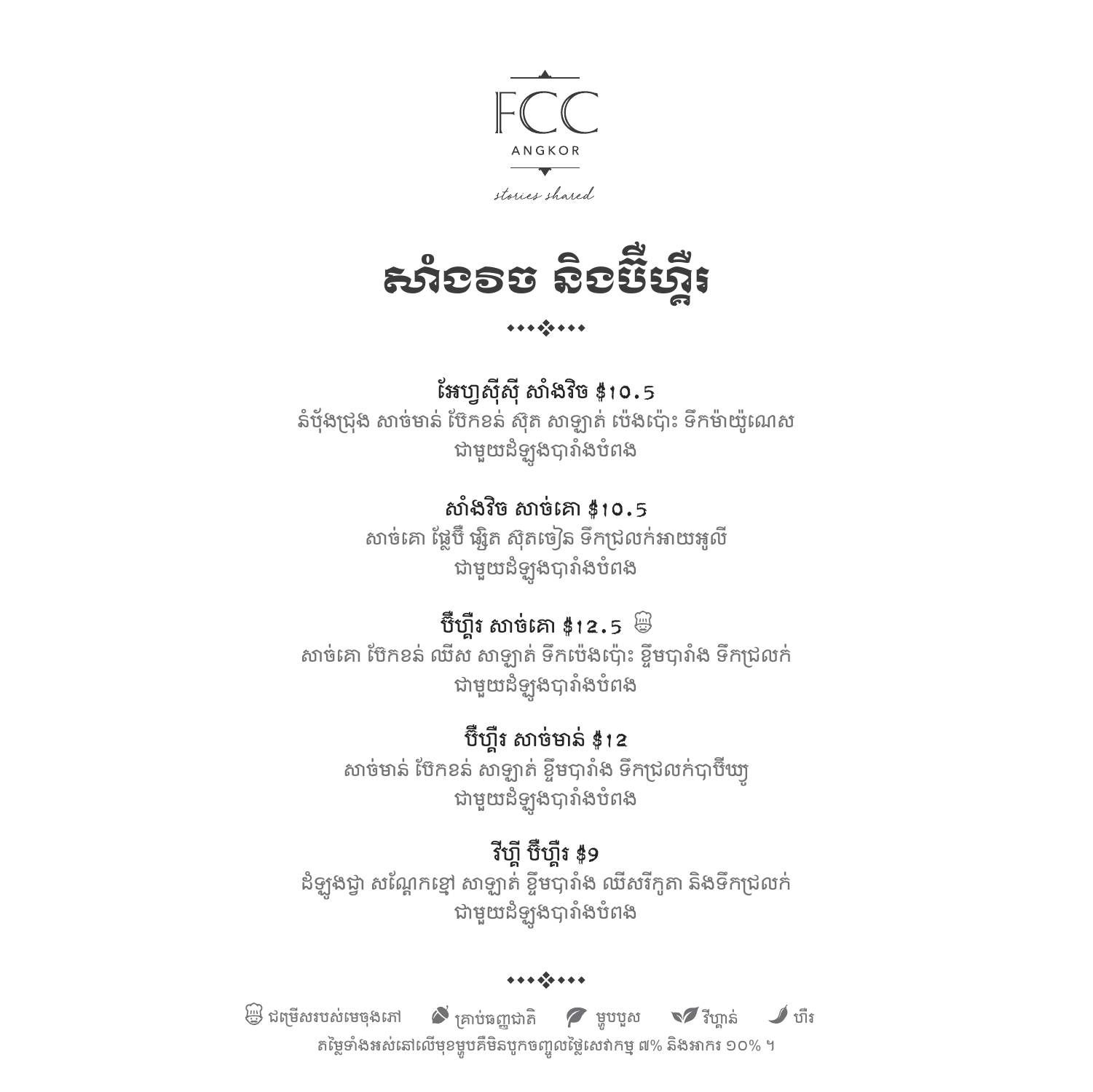

ភីហ្សា

# ភីហសា គឿងសមុទ \$10

មឹក បង្គ ឈីសម៉ូហសារីឡា ប៉ងប៉ះ អូរីហ្គណូ និងជីវ៉ន់ស៊ុយអ៊ឺរ៉ុប

# ភីហា ម៉ាការីតា  $$7$   $^{\circ}$

ទឹកប៉េងប៉ោះ ឈីសម៉ូហ្សារីឡា អូរីហ្គាណូ និងជីនាងវងសសល់

# ភីហសា មីតឡៅវើ\$12.5

ទឹកប៉េងប៉ោះ ឈីសម៉ូហ្សារីឡា អូរីហ្គាណូ ភេភើរូនី ហេម សាច់ក្រក សាច់គោកិន ប៊ែកខន់ ម្ទេសផ្ទោក និងផ្សិត

# ភីហ្សា បន្លែ $\frac{47}{5}$

ទឹកប៉ងប៉ះ ឈីសម៉ូហសារីឡា អូរីហ្គណូ តប់ ននោងបារាំង ម្ទសផ្លក ជីនាងវងកិនជាមួយឈីស បងអូលីវ និងខ្ទឹមស

# ភីហ្សា ឈីស \$12.5  $\, \circledS \,$

ទឹកប៉េងប៉ោះ ឈីសម៉ូហ្សារីឡា ឈីសប្លិ ឈីសហ្កូដា ឈីសផាមីហ្សា្ហត់ និងអូរីហ្គាណូ

## ភីហ្សា ផាម៉ាហេម  $\sharp$ 10  $\stackrel{\footnotesize \textcircled{\tiny \textcircled{\tiny \textcirc}}}$

ទឹកប៉េងប៉ោះ ឈីសម៉ូហ្សារីឡា ផាម៉ាហេម ឈីសផាមីហ្សាន់ រ៉ូកែតសាឡាត់ អូរីហ្គាណូ

#### 

តម្លៃទាំងអស់នៅលើមុខម្ហូបគឺមិនបូកចញ្ចូលថ្លៃសេវាកម្ម ៧% និងអាករ ១០% ។  $\mathbb{\mathbb{Z}}$  ជម្រើសរបស់មេចុងភៅ  $\bigwedge^{\bullet}$  គ្រាប់ធញ្ញជាតិ  $\bigwedge^{\bullet}$  ម្ហូបបួស  $\bigvee^{\bullet}$  វិហ្គាន់  $\bigcup^{\bullet}$  ហឺរ